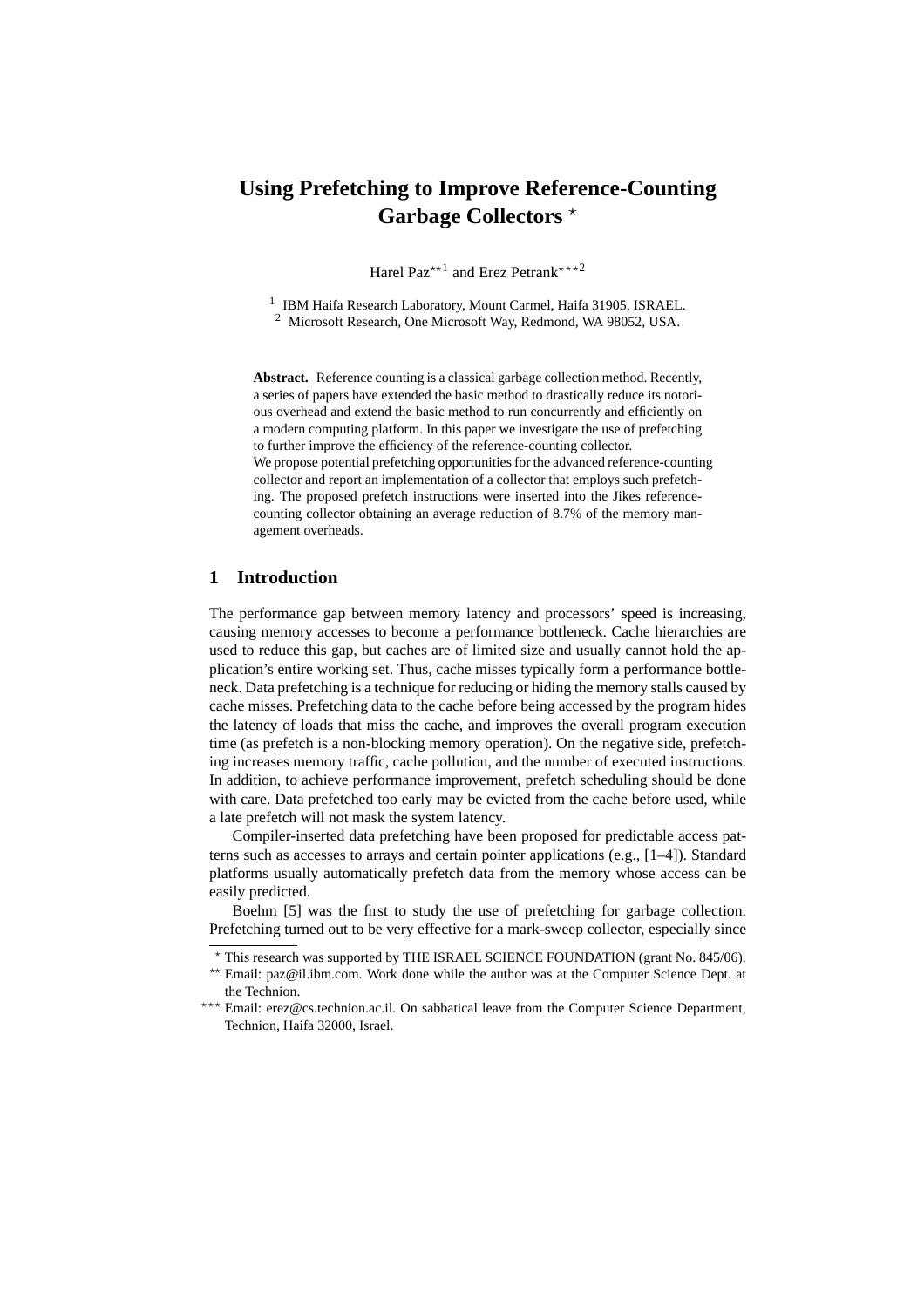the collector accesses each object once in an order that may be predicted. Subsequent work [4, 6, 7] showed that prefetching was able to further reduce the cost of a tracing garbage collection. But all of this work has concentrated on tracing collectors and the potential of prefetching for reference-counting collectors remained open.

In this work we study the use of prefetching for reference counting. Reference counting [8] differs from tracing collectors in the sense that its cost is directly related to the execution of the program, rather than being proportional to the amount of live space. Also, it has better cache behavior, since the objects that are touched during the collection are allocated thereafter and used by the program. Traditionally, it was believed that reference counting had a high overhead and that it required an atomic update for any pointer modification, making it unsuitable for modern parallel platforms. However, it was lately shown [9, 10] that the overhead can be dramatically decreased and that the atomicity requirement can be eliminated. Thus, reference counting became a viable option again for modern computing. Subsequent papers [11–14] have further shown that techniques developed for tracing collectors, can be modified and extended to work with reference-counting collectors as well. This line of work is crucial to making reference counting compete with the efficiency of the thoroughly studied tracing collectors. This paper reports an additional such study, the use of prefetching to improve reference counting efficiency, and show that data accessed by a reference-counting collector can be partially predicted. Thus, prefetching can be used to reduce the cache misses' overhead incurred by a reference-counting collector and improve the collector efficiency.

The representative generic reference-counting algorithm that we use to develop the prefetching techniques in this work uses deferred reference counting [15] and employs the update coalescing write-barrier proposed in [9, 10]. The State-of-the-art efficient reference-counting collectors employ these mechanisms to obtain their efficiency.

We consider three main parts of the memory manager: (1) the reference-count increments stage, (2) the reference-count decrements and object deletion stage, and (3) objects' allocation. In accordance with these stages, we identify five major opportunities where data accesses can be predicted in advance, and prefetch instructions may be inserted to improve performance. We study these opportunities and measure the improved performance of each stage, and of the overall garbage collection execution. We do not study prefetch opportunities with a cycle collection algorithm. A cycle collector is based on some sort of tracing, and hence Boehm's work [5] already handles it.

**Implementation and measurements.** We have implemented the proposed prefetching insertions with the reference-counting collector supplied with the Jikes RVM [16]. We used the SPECjbb2000 benchmark, the SPECjvm98 benchmarks suite [17] and the DaCapo benchmarks suite [18]. We first measure the general behavior of these benchmarks and show that most objects are accessed multiple times by the reference-counting collector. This means that the original collector (without the prefetching) encounters a lot of cache hits, perhaps reducing the potential impact of prefetching on the execution. Moreover, repetitive accesses tend to be close in time. Nevertheless, the implemented prefetch instructions reduce garbage collection overhead by as much as 14.9% and on average by 8.7% when measured across all benchmarks.

**Organization.** We review the reference-counting collector in Section 2. The prefetch insertion opportunities of the reference-counting collector are presented in Section 3.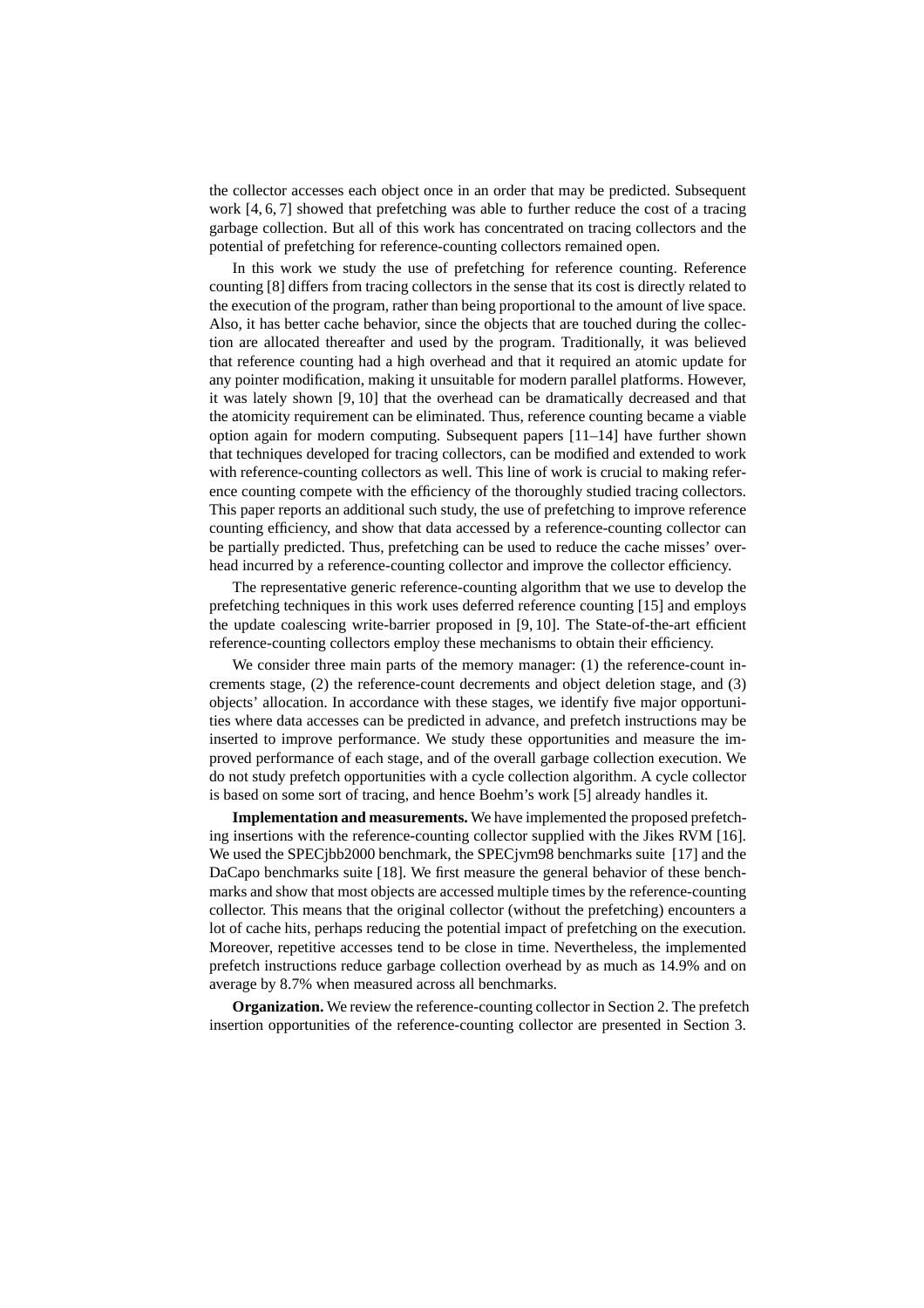Results and related work are discussed in Sections 4 and 5. We conclude in Section 6. Due to lack of space, implementation details and more results are provided in [19].

### **2 The reference-counting collector**

We start by reviewing the reference-counting collector and presenting a pseudo code that will be used to explain the prefetch instructions insertions later (in Section 3). Basically, a reference-counting collector maintains a reference-count field for each object signifying the number of pointers that reference the object. A naive reference-counting system updates the reference counts during each pointer update via a *write barrier*. When a pointer is modified from pointing to  $O_1$  into pointing to  $O_2$ , the write barrier decrements the count of  $O_1$  and increments the count of  $O_2$ . When the counter of an object is decremented to zero, it is reclaimed. At that time, the counts of its children are decremented as well, possibly causing more reclamations recursively.

The reference-counting collector we refer to includes two major improvements, which substantially reduce the computational overhead required to adjust reference counters. First, it employs the deferred reference-counting method of Deutsch and Bobrow [15], which tracks only stores into the heap (ignoring local references stores). The second technique employed is the Levanoni-Petrank update-coalescing write barrier [9, 10], which records information on modified objects and uses it to update the reference counts during garbage collection. Consider a pointer slot that, between two garbage collections, is assigned the values  $o_0, o_1, o_2, \ldots, o_n$ . Instead of executing 2n referencecount updates for these assignments:  $RC(o_0)$ −−,  $RC(o_1)$ ++,  $RC(o_1)$ −−,  $RC(o_2)$ ++,  $\ldots$ , RC( $o_n$ )++, only the two required updates are executed: RC( $o_0$ )−− and RC( $o_n$ )++.

To implement update coalescing, the collector we investigate employs two buffers: *ModBuffer* and *DecBuffer*. *ModBuffer* contains the addresses of the objects which were created or modified since the previous collection. Reading these addresses during the garbage collection gives us the  $o_n$  values, whose RC values should be incremented. The *DecBuffer* contains the addresses of the  $o_0$  objects recorded before the objects in the *ModBuffer* were first modified after the previous collection. The reference counts of these objects should be decremented. Note that in the *DecBuffer* we have objects that were referenced in the previous collection by the objects that are in the *ModBuffer*.

To simplify this work, the collector we have used works in a stop-the-world manner. An involved mechanism is developed in the original paper [9, 10] to support collector concurrency and application parallelism.

#### **2.1 Pseudo code**

Next, we present a general pseudo code of a reference-counting collector which employs the coalescing write barrier. The pseudo code assumes the existence of two buffers, *ModBuffer* and *DecBuffer* as explained above.

**Mutator cooperation.** The mutators need to execute garbage-collection related code on two occasions: when updating an object and when allocating a new object. This is accomplished by the Update (Figure 1) Procedure and the New (Figure 2) Procedure. Procedure Update (Figure 1) describes the write barrier which is activated at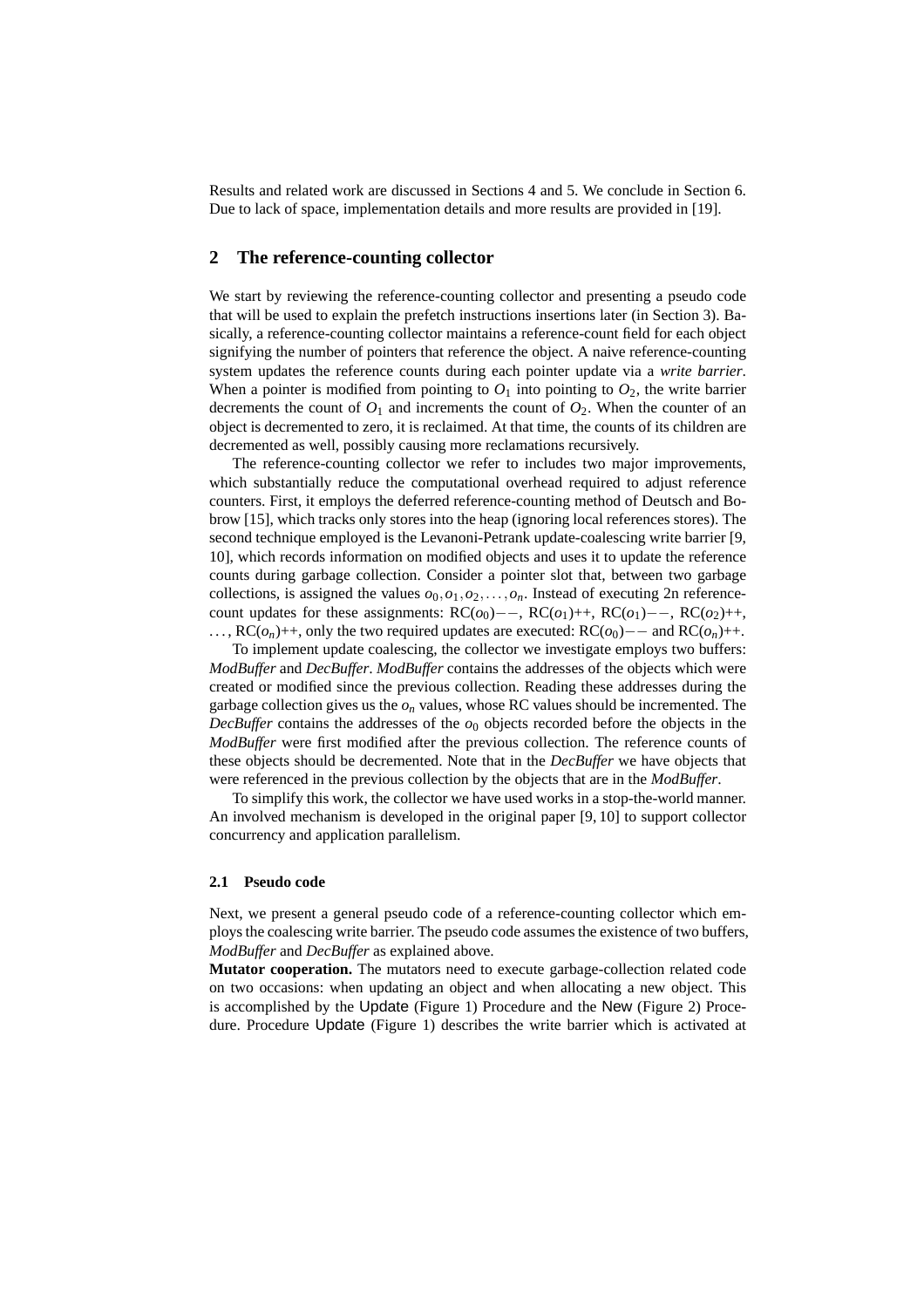each (heap's) pointer assignment<sup>3</sup>. During the first modification of an object after a collection, the write barrier records the modified object in *ModBuffer* and it sets its dirty bit. Next, the modified object's pointers are recorded in the *DecBuffer*. After the logging has occurred, the actual pointer modification happens. Procedure New (Figure 2) is used when allocating an object. Upon the creation of an object, its address is logged onto *ModBuffer*, and the *dirty* bit of the new object is set. There is no need to record its children slot values as they are all null at creation time.

**Phases of the collection.** The collector's algorithm runs in phases as follows.

- **–** Mark roots: the objects directly reachable from the program roots are marked.
- **–** Process ModBuffer: the collector clears the dirty marks of the objects logged in *ModBuffer*, while incrementing the reference counts of their current descendants.
- **–** Reclaim garbage: the collector decrements the reference counts of the objects logged in *DecBuffer* while (recursively) reclaiming objects which have a zero reference count and which are not referenced by the system roots.
- **–** Prepare next collection: un-marks the objects referenced from the program roots and prepares the buffers for the next collection.

**Collector code.** The reference-counting collector's code for a collection cycle is presented in Procedure Collection-Cycle (Figure 3). Procedure Process-ModBuffer (Figure 4) handles the objects logged in *ModBuffer*. These are the objects that were modified or created since the previous collection cycle. This procedure first clears the dirty bit of an object logged in *ModBuffer*, and then increments the reference count of the objects it references. Procedure Process-DecBuffer-and-Release (Figure 5) decrements the reference counts of objects logged in *DecBuffer*, and performs the recursive deletion if necessary. Procedure Prepare-Next-Collection (Figure 6) cleans the *Roots*, *ModBuffer* and *DecBuffer* buffers.

#### **2.2 Allocation using segregated free lists**

A garbage collector is accompanied by a memory allocator that serves the application's allocations requests and the collector's reclamations requests. We have built our implementation on the Jikes RVM, which uses the standard segregated free lists allocator [20–22] with the reference-counting collector. Since a couple of prefetch insertion opportunities are proposed for the allocator, we review this allocator below.

A segregated free lists allocator holds, for each possible allocation size, a linked list of available memory. Upon an allocation request, a chunk is taken from the free list of the appropriate size. When a chunk is freed, it is returned to the appropriate free list. Jikes RVM implementation uses a *block-oriented* segregated free lists allocator [20] that works as follows. The heap is divided into blocks, partitioned to chunks of a single size. The free list of any given size consists of a chain of blocks. Each block has an

<sup>&</sup>lt;sup>3</sup> When dealing with multithreading the write barrier must be modified by either using an atomic operation for the pointer assignment or the non-atomic extension proposed by Levanoni and Petrank [9, 10]. To simplify the discussion, we consider the simplest form of the write barrier. This treatment handles well atomic operations and does not change much if we adopt the more sophisticated non-atomic write-barrier.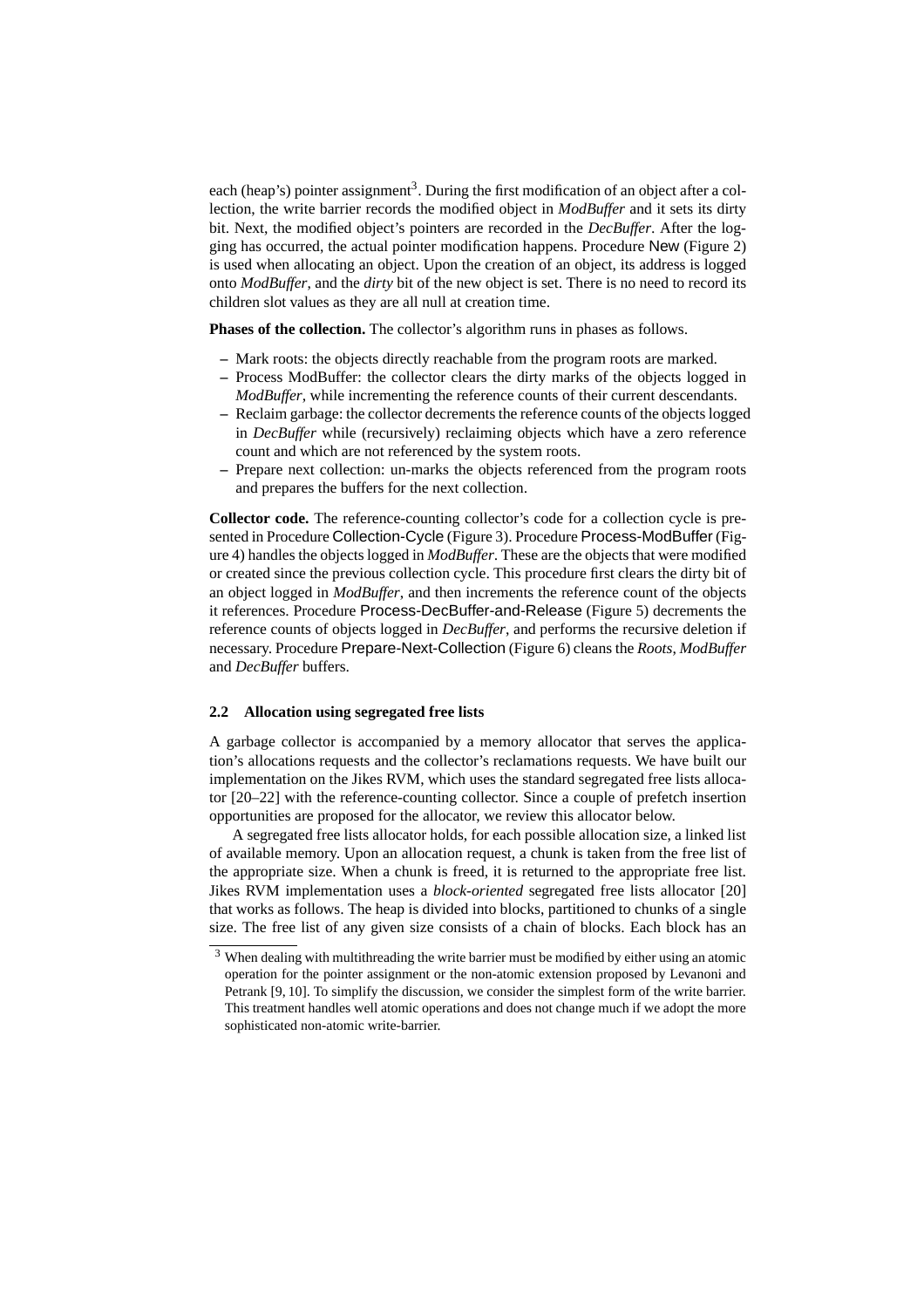#### Procedure Update(*o*: **object**, *offset*: **int** , *new*: **object**)

- **1.** if not *o.dirty* then // OBJECT NOT DIRTY
- **2.** add *o* to *ModBuffer*
- $\delta$ **3.** *o.dirty* :=true // SET DIRTY
- **4.** foreach pointer field *ptr* of *o* which is not NULL
- **5.** add *ptr* to *DecBuffer*
- **6.** write( *o*, *offset* ,*new*)

### **Fig. 1.** Reference counting: Update Operation

### Procedure New(*size*: **Integer**, *obj*: **Object**)

- **1.** Obtain an object *obj* of size *size* from the allocator.
- **2.** insert the address of *obj* into *ModBuffer*
- **3.**  $obj.$  *obj.dirty* := true
- **4.** return *obj*

#### **Fig. 2.** Reference counting: Allocation Operation

### Procedure Collection-Cycle

- **1.** accumulate all object directly reference by the program roots onto *Roots*
- **2.** Process-ModBuffer
- **3.** Process-DecBuffer-and-Release
- **4.** Prepare-Next-Collection

### **Fig. 3.** Reference counting- Collection Cycle

### Procedure Process-ModBuffer

- **1.** for each object *ob j* whose address is in *ModBuffer* do
- **2.**  $\omega b$  *j*.dirty := false
- **3.** // INCREMENT CURRENT REFERENT OF THE OBJECT *ob j*
- **4.** for each pointer *ptr* of *ob j* do
- **5.** increment *rc* of object referenced by *ptr*

### **Fig. 4.** Reference counting- Process-ModBuffer

|    | Procedure Process-DecBuffer-and-Release                             |
|----|---------------------------------------------------------------------|
| 1. | for each object <i>ob</i> j whose address is in <i>DecBuffer</i> do |
| 2. | $obj.rc--$                                                          |
| 3. | if <i>ob</i> j.rc = $0 \wedge obj \notin Roots$ then                |
|    | for each pointer <i>ptr</i> of $obj$ do                             |
|    | push ptr onto DecBuffer                                             |
| 6. | return $obj$ to the general purpose allocator                       |

**Fig. 5.** Reference counting- Process-DecBuffer-and-Release

1. Roots := 
$$
\oslash
$$

**2.** *ModBuffer* :=  $\oslash$ 

**3.** *DecBuffer* :=  $\oslash$ 

### **Fig. 6.** Reference counting- Prepare-Next-Collection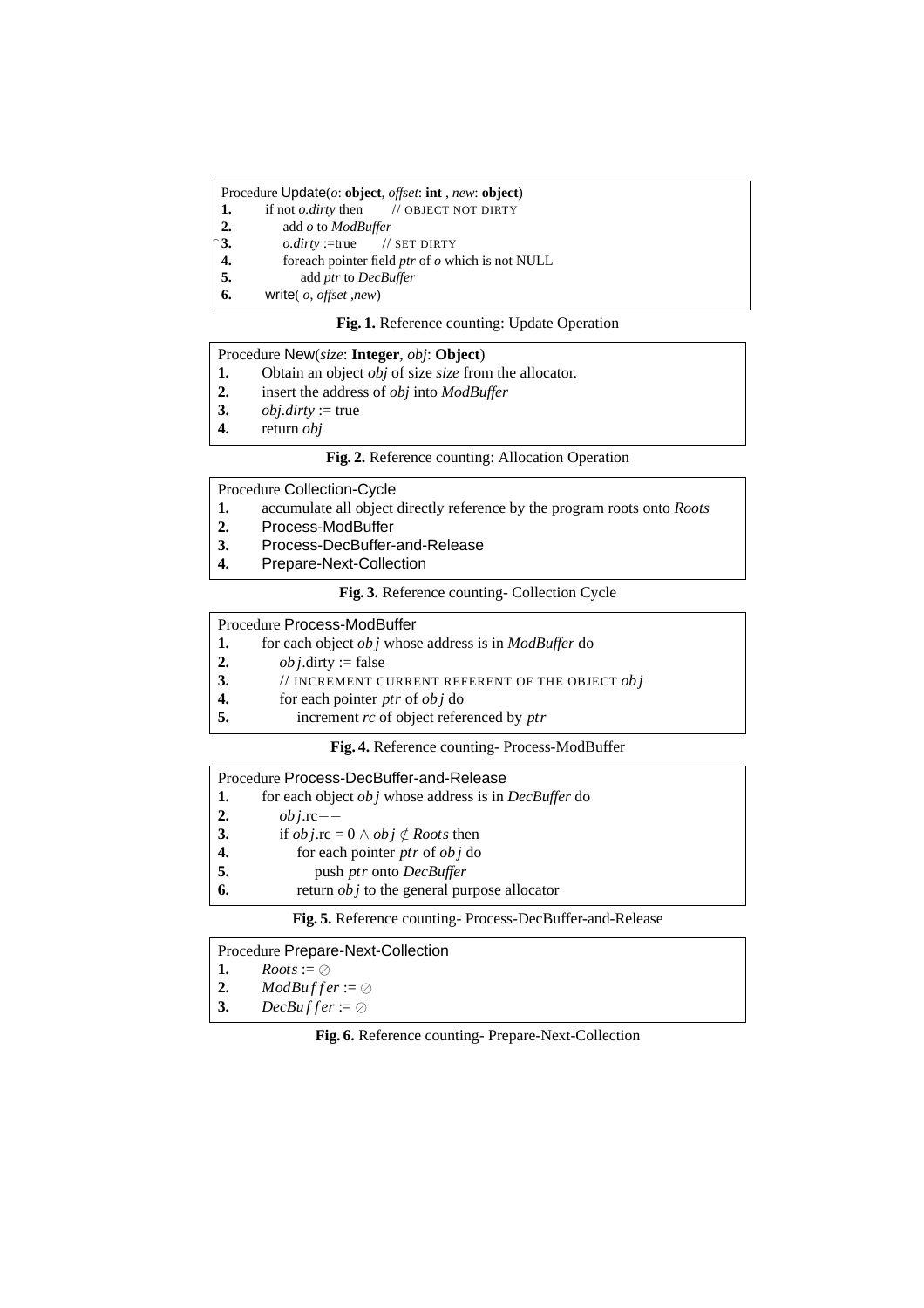Procedure Build-Block-Free-List

**1.** *markWordAddress* := address of the first word in the block's bitmap

- **2.** *markWordEnd* := address of the last word in the block's bitmap
- **3.** *previousFree* := cursor address<br>**4.** while *markWordAddress* ≤ *ma*
- **4.** while *markWordAddress* ≤ *markWordEnd*
- **5.** *markWord* := word referenced by *markWordAddress*
- **6.** foreach *bit* in *markWord*
- **7.** if *bit* is not set then
- **8.** *objectRef* := address of chunk relevant to *bit*
- **9.** write *objectRef* into *previousFree*
- **10.** *previousFree* := *objectRef*
- **11.** *markWordAddress* += size of word
- **12.** write null into *previousFree*

|  |  |  |  | Fig. 7. Reference counting- Build-Block-Free-List |
|--|--|--|--|---------------------------------------------------|
|--|--|--|--|---------------------------------------------------|

|     | Procedure Process-ModBuffer                                         |
|-----|---------------------------------------------------------------------|
| 1.  | prefetch the first object whose address is in <i>ModBuffer</i>      |
| 2.  | $previous := dummyObject$                                           |
| 3.  | for each object <i>ob</i> j whose address is in <i>ModBuffer</i> do |
| 4.  | prefetch the next object whose address is in ModBuffer              |
| 5.  | <i>ob j</i> .dirty := false                                         |
| 6.  | // INCREMENT CURRENT REFERENT OF THE OBJECT $obj$                   |
| 7.  | for each pointer <i>ptr</i> of <i>ob</i> j do                       |
| 8.  | prefetch the rc field of the object referenced by ptr               |
| 9.  | increment rc of object referenced by <i>previous</i>                |
| 10. | $previous := ptr$                                                   |
| 11. | increment rc of object referenced by <i>previous</i>                |

**Fig. 8.** Reference counting- Process-ModBuffer with prefetch

|     | Procedure Process-DecBuffer-and-Release                                        |
|-----|--------------------------------------------------------------------------------|
| 1.  | prefetch the rc field of the first object whose address is in <i>DecBuffer</i> |
| 2.  | for each object $obj$ whose address is in $DecBuffer$ do                       |
| 3.  | prefetch the rc field of the next object whose address is in DecBuffer         |
| 4.  | $obj.rc--$                                                                     |
| -5. | if <i>ob</i> j.rc = $0 \wedge obj \notin Roots$ then                           |
| 6.  | prefetch the word containing the mark-bit relevant to $obj$                    |
| 7.  | for each pointer <i>ptr</i> of <i>ob</i> j do                                  |
| 8.  | push ptr onto DecBuffer                                                        |
| 9.  | return $obj$ to the general purpose allocator                                  |
| 10. | //UNMARK THE MARK-BIT RELEVANT TO $obj$                                        |

**Fig. 9.** Reference counting- Process-DecBuffer-and-Release with prefetch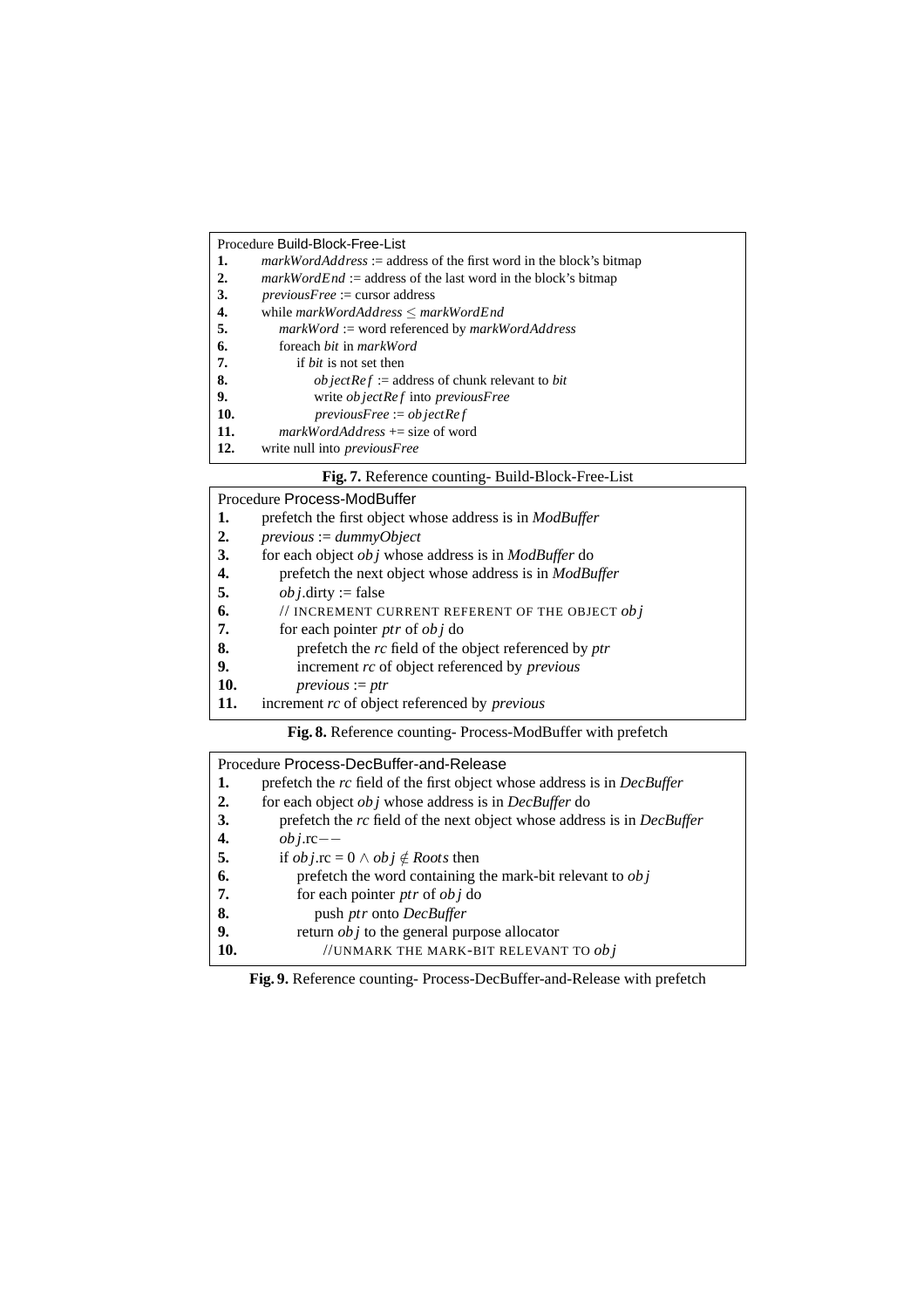associated bit-per-chunk mark array (bitmap), which records the occupancy status of each chunk. When a chunk is allocated the relevant bit is marked. The bit is un-marked when the object held in this chuck is reclaimed. Unused blocks are kept in a block pool. If, upon an allocation request, the relevant free list is empty, a block is taken from the blocks pool, and the first chunk of this block is returned. An empty block (whose all chunks are free) is returned to the blocks pool, and may be used later with a different object size. The collector is responsible of returning empty blocks to the blocks pool.

In Jikes, each free list employs a cursor pointing to the next available chunk for allocation in the corresponding size. After allocating the chunk referenced by the cursor, the cursor is advanced to the next available chunk. To save scanning the bitmap during each allocation, a linked list, containing all the free chunks of a block, is created when the block is first employed after a collection. The Procedure Build-Block-Free-List which builds a block's free list is presented in Figure 7.

### **3 Prefetching for Reference Counting**

We now proceed to describing the prefetch opportunities existing for a reference-counting collector (accompanied by a segregated free lists allocator), and the prefetch insertions that we have applied. We partition the discussion according to the collector phases.

#### **3.1 Process-ModBuffer stage**

Consider the pseudo code of the Process-ModBuffer Procedure presented in Figure 4. In this procedure, the collector clears the dirty marks of the objects logged in *Mod-Buffer*, while incrementing the reference count of their descendants. For this phase we propose two prefetch opportunities. The modified Process-ModBuffer Procedure, including the prefetch instructions, is presented in Figure 8. An explanation follows.

The first prefetch opportunity appears during the traversal of *ModBuffer*. The scan of each object referenced by *ModBuffer* imposes a potential cache miss. Since *ModBuffer* is traversed sequentially, this cache miss can be anticipated and avoided. A prefetching of the object that should be scanned in the next iteration is inserted just before scanning the current object. This follows a standard prefetch strategy for loops, placing prefetches for data accessed by the future loop iteration(s) (e.g., [3]). One can imagine prefetching further ahead, but we have obtained the most significant improvements by prefetching a single address ahead. Lines 1 and 4 in Figure 8 execute the proposed prefetch. We will later refer to this strategy as the *ModBuffer-traversal* strategy.

The second prefetch opportunity appears during the reference-count increments. Each increment accesses a reference-count field. To handle a potential cache miss, we slightly delay the increment of an object's reference count. When an increment to a count is required, the count of the object is prefetched; it is only incremented in the following loop iteration. The location of the count is stored in a temporary variable named *previous*. To avoid a special treatment to the first iteration and the implied 'if' statement, we use a dummy object whose reference count is incremented when the first count is prefetched. This delaying strategy is presented in lines 2 and 8-11 of Figure 8. We will later refer to this strategy as the *delay-increment* strategy.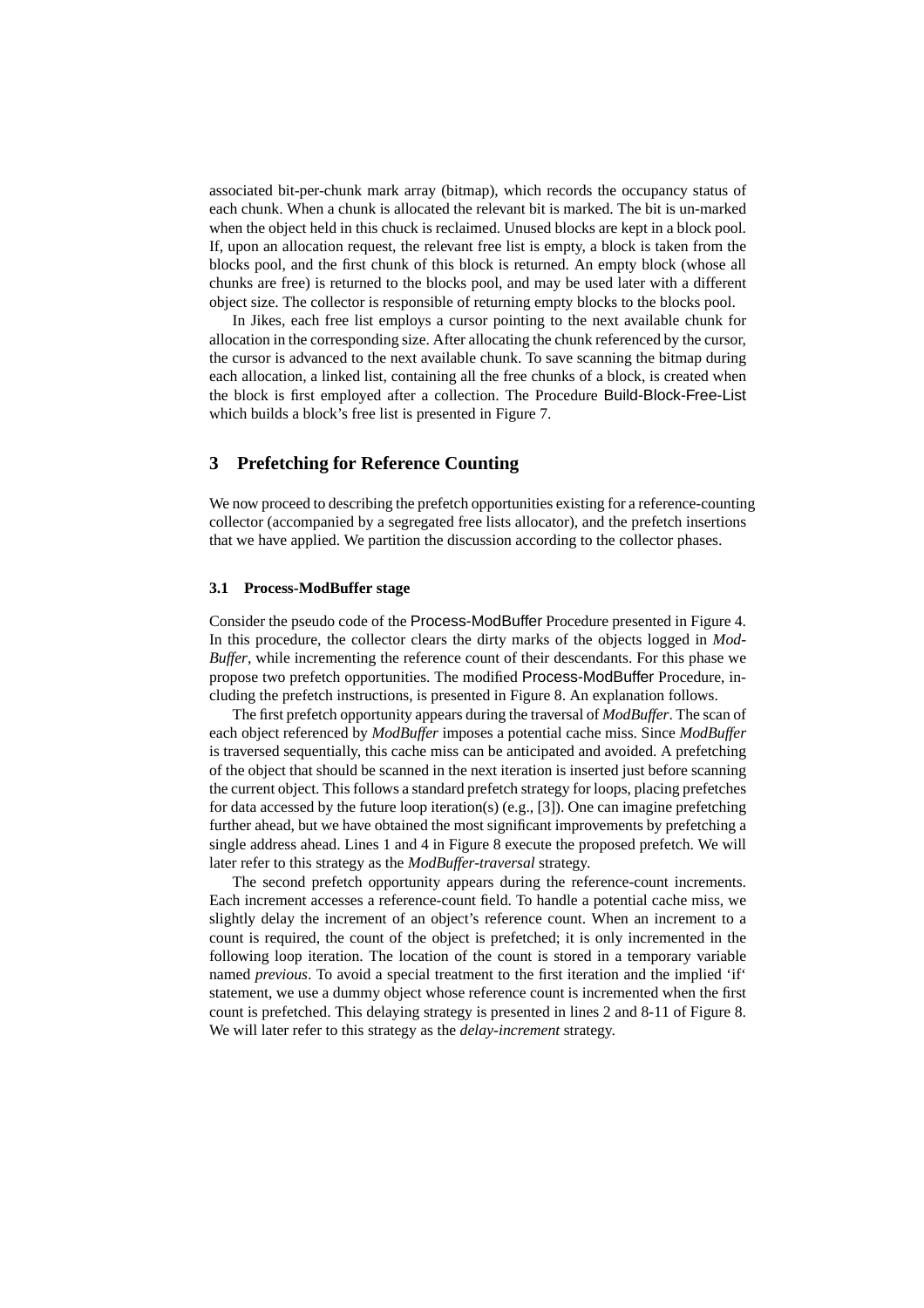#### **3.2 Process-DecBuffer-and-Release stage**

Figure 5 describes the Process-DecBuffer-and-Release Procedure, in which the collector decrements the reference counts of the objects logged in *DecBuffer*, and recursively reclaims the dead objects. This phase also offers two prefetch opportunities. The modified Process-DecBuffer-and-Release Procedure, which includes these prefetch modifications, is presented in Figure 9. A description follows.

Similarly to the Process-ModBuffer stage, the first prefetch opportunity for the Process-DecBuffer-and-Release stage occurs with the traversal of *DecBuffer*. The referencecount field is accessed for each decrement. This time, we do not typically touch the referent, unless we reclaim it. So only the reference-count field of the referent need be prefetched. Note that unlike before, the objects for which we modify the counts are directly referenced by the buffer (and not the children of the objects pointed from the buffer, as in the handling of the Process-ModBuffer Procedure). We exploit the loop prefetch strategy described in the previous stage and prefetch the reference-count field of the next object in the buffer before handling the current one. Lines 1 and 3 of Figure 9 present this prefetch strategy. We will later refer to this strategy as the *DecBuffer-traversal* strategy.

The second prefetch opportunity at this stage occurs during the reclamation of an object. Once an unreachable object is discovered (line 3 of Figure 5), the object is first scanned and all its descendants are recorded in the *DecBuffer*; only then the object is reclaimed. As described in Section 2.2, the reclamation of an object sums up to unmarking the mark-bit corresponding to this object. Accessing the mark-bit creates a potential miss and so we prefetch the relevant mark-bit word as soon as we realize that the object should be reclaimed. Namely, the prefetch is performed right after line 3 of Figure 5. This way, the miss penalty for unsetting the relevant bit later is reduced or even eliminated. Line 6 in Figure 9 presents this prefetch modification. We will later refer to this strategy as the *object-release* strategy.

#### **3.3 Build-Block-Free-List stage**

The fifth prefetch opportunity occurs with the segregated free lists allocator. While iterating over a block's bitmap words, we've inserted a prefetch to the next mark-bit word, before processing the current one. The Build-Block-Free-List Procedure was modified to exploit this loop prefetching strategy as presented in lines 6-7 of Figure 10.

### **4 Measurements**

**Platform and benchmarks.** We have run our measurements on a dual Intel's Xeon 1.8GHz processors workstation. These processors have a 16KB sized L1 cache and a 512KB sized L2 cache. We have used the SPECjvm98 benchmark suite, the SPECjbb2000 benchmark<sup>4</sup> (both described in SPEC's web site [17]), and the DaCapo benchmarks [18]<sup>5</sup>.

<sup>4</sup> We have slightly modified SPECjbb2000, to run a fixed number of transactions instead of running during a fixed time period.

<sup>5</sup> Measurements of 222 mpegaudio and 201 compress are not presented. 222 mpegaudio does not perform meaningful allocation activity. .201 compress main allocation activity con-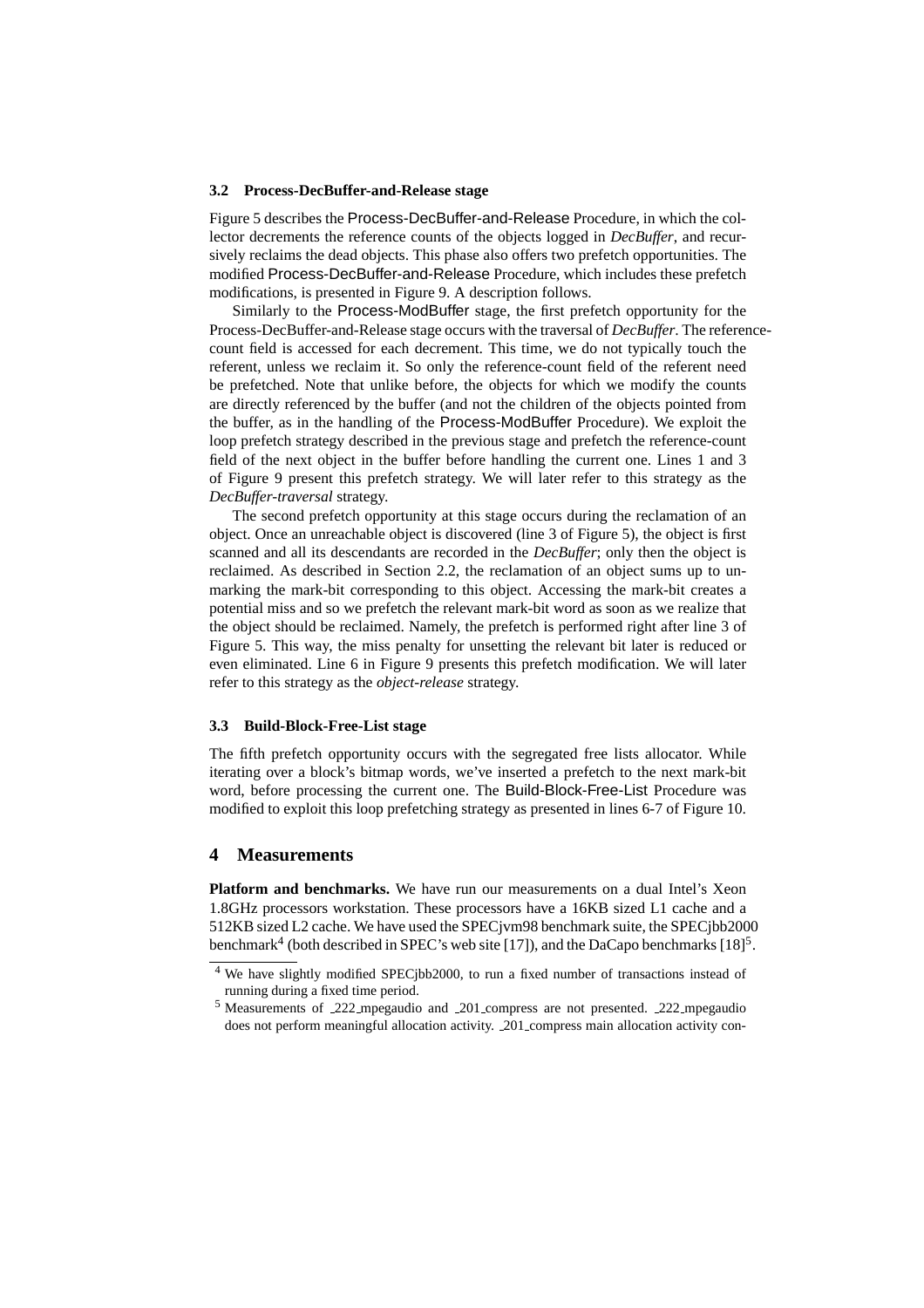|     | Procedure Build-Block-Free-List                                      |
|-----|----------------------------------------------------------------------|
| 1.  | $markWordAddress := address$ of the first word in the block's bitmap |
| 2.  | $markWordEnd$ := address of the last word in the block's bitmap      |
| 3.  | $previousFree := cursor address$                                     |
| 4.  | while markWordAddress $\leq$ markWordEnd                             |
| 5.  | $markWord := word$ referenced by markWordAddress                     |
| 6.  | $markWordAddress += size of word$                                    |
| 7.  | prefetch markWordAddress                                             |
| 8.  | foreach <i>bit</i> in <i>markWord</i>                                |
| 9.  | if <i>hit</i> is not set then                                        |
| 10. | <i>objectRef</i> := address of chunk relevant to <i>bit</i>          |
| 11. | write <i>ob</i> jectRef into previousFree                            |
| 12. | $previousFree := objectRef$                                          |
| 13. | write null into <i>previousFree</i>                                  |
|     |                                                                      |

**Fig. 10.** Reference counting- Build-Block-Free-List with prefetch

**The collector.** We have inserted the proposed prefetch instructions into the referencecounting collector of Jikes [16]. Next, we have compared the original reference-counting collector of Jikes, against the collector modified to include these prefetch instructions. In both collectors, we have disabled the cycle collection algorithm. The cycle collector has a characteristic behavior that resembles tracing collectors and it may interfere with the comparison of the reference-counting collectors. For most applications this means a negligible increase in the heap size [13].

**Testing procedure.** Each benchmark was run ten times for both the original referencecounting collector and the modified reference-counting collector. We report the average of these runs. To guaranty a fair comparison of the garbage collection characteristics, we included only runs in which each benchmark performs the same amount of garbage collections on both collectors. The benchmarks' heap size, employed in our runs, doubles the minimum heap size required (by the reference-counting collector).

#### **4.1 Prefetch improvements**

Table 1 presents the improvements achieved by using prefetching. A negative percentage represents a performance improvement, while a positive percentage represents deterioration in performance. Columns 2-4 present the improvements achieved for each one of the reference-counting collector stages implemented by the Process-ModBuffer Procedure (presented in Figure 4), by the Process-DecBuffer-and-Release Procedure (presented in Figure 5), and by the Build-Block-Free-List Procedure (presented in Figure 7). These presented improvements are calculated relatively to the corresponding reference-count stages. Hence, for example, a -10.0% appearing on the second column indicates a 10.0% performance improvement of the **Process-ModBuffer** stage. To make the picture complete, the numbers in parenthesis (in columns 2-4) present the distribution of Jikes original reference-counting collector overhead within the three different

cerns cyclic structures, whose reclamation is not relevant in this work. The DaCapo benchmarks presented are the ones we were able to run with Jikes.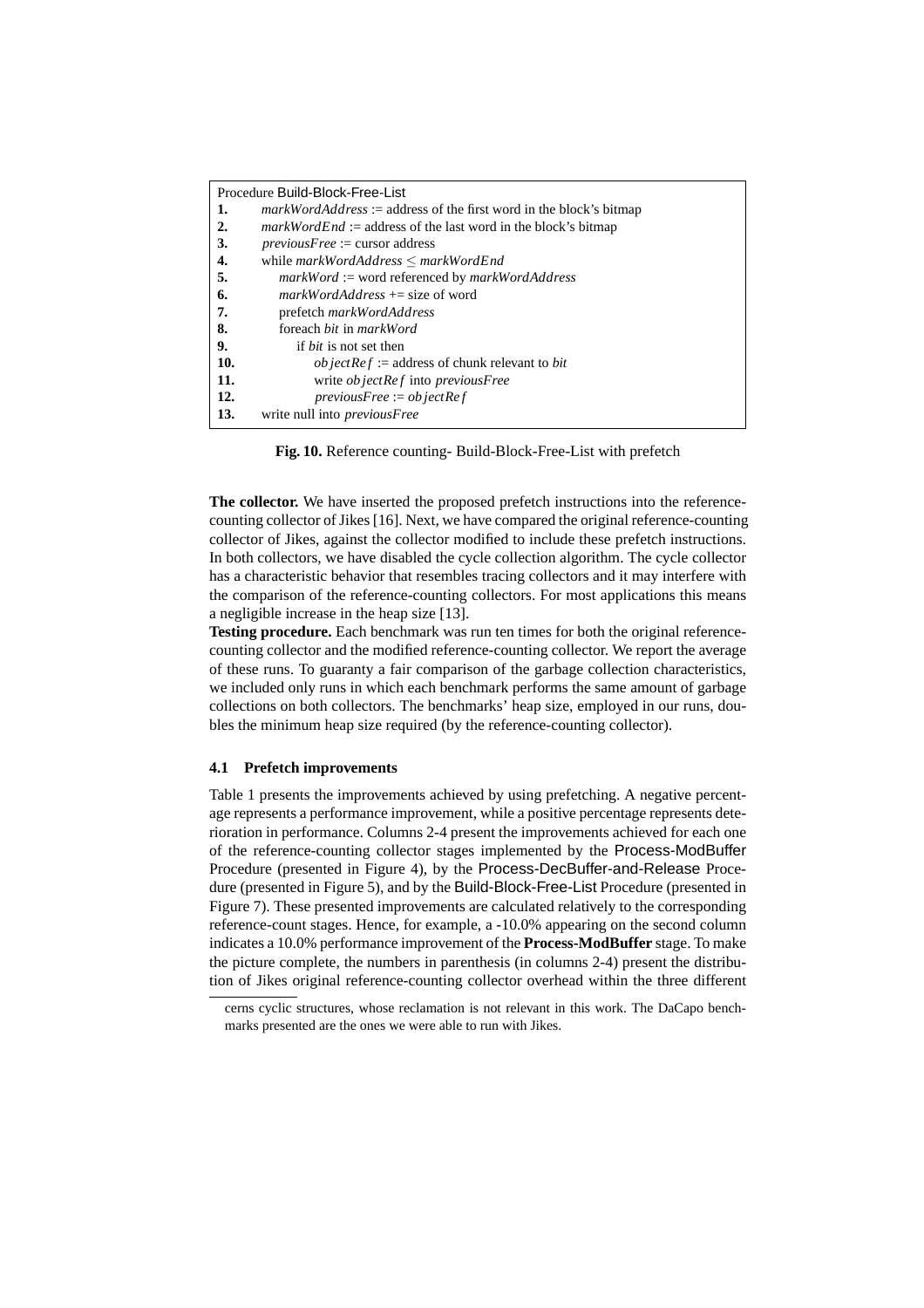|                   |                   | overall           |                              |          |             |
|-------------------|-------------------|-------------------|------------------------------|----------|-------------|
|                   | Process           | Process DecBuffer | Build                        | overall  | benchmark   |
| <b>Benchmarks</b> | ModBuffer         | and Release       | <b>Blocks</b>                | gc       | improvement |
| jess              | $-0.1\%$ (36.6%)  | $-0.9\%$ (51.5%)  | $-11.9\%$ (11.0%)            | $-1.8%$  | $-0.9\%$    |
| db                | $-11.2\%$ (39.2%) | $-6.7\%$ (50.5%)  | $-8.0\%$ (8.9%)              | $-8.5\%$ | $-0.9\%$    |
| javac             | $-12.2\%$ (31.6%) | $-8.4\%$ (38.6%)  | $-18.4\%$ (28.4%) $ -12.3\%$ |          | $-3.4%$     |
| mtrt              | $-12.3\%$ (26.8%) | $-3.3\%$ (46.4%)  | $-12.3\%$ (25.2%) $-8.0\%$   |          | $-1.5\%$    |
| jack              | $-16.3\%$ (31.3%) | $-5.9\%$ (54.5%)  | $-23.2\%$ (11.6%) -10.8%     |          | $-3.1%$     |
| ibb               | $-8.3\%$ (24.9%)  | $-6.5\%$ (34.0%)  | $-26.5\%$ (40.1%) $-14.9\%$  |          | $-4.6%$     |
| fop               | $-12.5\%$ (38.7%) | $-8.1\%$ (39.5%)  | $-11.3\%$ (20.8%) $-10.5\%$  |          | $-2.1%$     |
| antlr             | $-16.1\%$ (30.6%) | $-8.4\%$ (42.4%)  | $-24.3\%$ (25.6%) $ -14.6\%$ |          | $-1.3%$     |
| pmd               | $-8.7\%$ (30.8%)  | $-8.4\%$ (43.8%)  | $-12.3\%$ (25.3%) $-9.6\%$   |          | $-3.3%$     |
| ps                | $3.0\%$ (38.2%)   | $-3.7\%$ (52.5%)  | $-13.0\%$ (7.3%)             | $-1.7\%$ | $-0.6%$     |
| hsqldb            | $-18.8\%$ (30.1%) | $-11.0\%$ (41.0%) | $-17.6\%$ (26.9%) -14.9%     |          | $-4.6%$     |
| iython            | $-9.4\%$ (32.4%)  | $-0.5\%$ (50.8%)  | $-6.6\%$ (15.7%)             | $-4.4\%$ | $-1.7\%$    |
| xalan             | 2.4% (43.6%)      | $-1.2\%$ (51.8%)  | $-24.4\%$ $(4.4\%)$          | $-0.6%$  | $-0.6%$     |
| average           | $-9.3\%$          | $-5.6%$           | $-16.1%$                     | $-8.7\%$ | $-2.2%$     |

**Table 1.** Reduction in reference-counting overheads obtained by prefetching

stages. These do not add up to 100% as stages such as scanning threads' stack are not counted. The fifth column presents the overall reference-counting's performance improvement achieved. The sixth column introduces the benchmark's overall throughput improvement due to prefetching.

Normally, Jikes runs the Build-Block-Free-List Procedure lazily when a new block is selected for allocations. Therefore, while the Process-ModBuffer and the Process-DecBuffer-and-Release Procedures are activated once per a garbage collection cycle, the Build-Block-Free-List Procedure is activated numerous times during the benchmark run (i.e., between the collections). In order to accurately measure the time overhead of this procedure, we have slightly modified Jikes reference-counting collector (in both versions) to activate the Build-Block-Free-List Procedure continuously (nonlazily), for all non-empty blocks, once at the end of each collection.

One can see that the proposed prefetch strategies reduce the overall overhead of reference-counting for all benchmarks. This is emphasized by the last line of Table 1, which presents the average improvement of each column. For most benchmarks, prefetching is able to reduce the overhead imposed by each one of the three stages. Note, however, that the improvements are not steady among the different benchmarks and among the different stages. We study this issue in Section 4.2 below.

#### **4.2 Reference-counting objects' access behavior**

In order to understand the potential of prefetch instruction insertions, we investigate the memory access patterns of the reference-counting collector. Recall that tracing collectors traverse the application's live objects in an arbitrary order (depending on the object's graph). If a mark table is used by a tracing collector, each live object is likely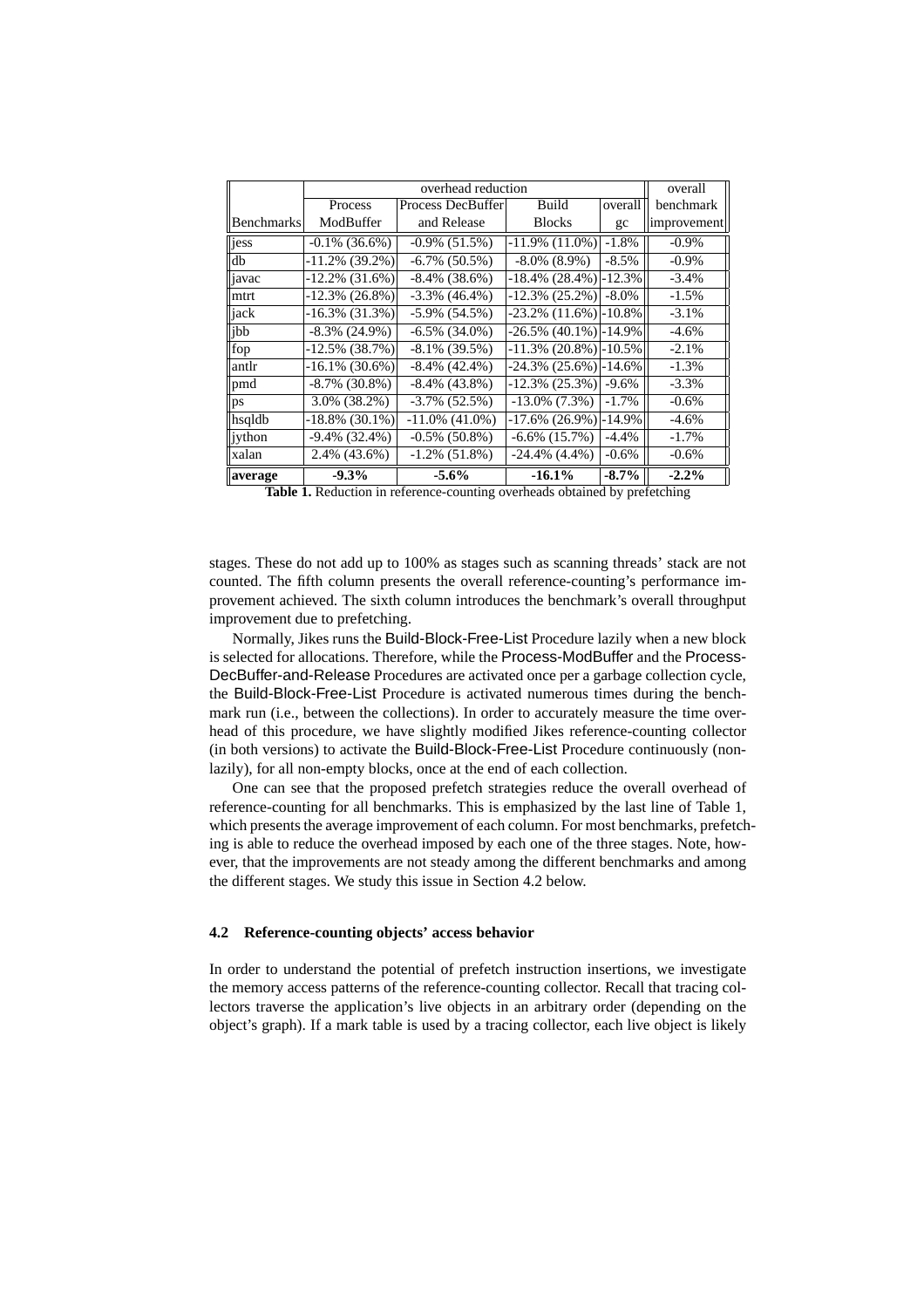|                   | window size      |       |                   |        |         |
|-------------------|------------------|-------|-------------------|--------|---------|
| <b>Benchmarks</b> | $\overline{10}0$ | 1000  | 10000             | 100000 | 1000000 |
| jess              | 58.2%            | 64.1% | 66.9%             | 68.0%  | 72.7%   |
| db                | 15.1%            | 15.8% | 16.8%             | 68.3%  | 80.2%   |
| javac             | 31.3%            | 37.5% | 40.5%             | 42.8%  | 50.9%   |
| mtrt              | 13.6%            | 17.0% | 18.5%             | 19.8%  | 22.1%   |
| jack              | 25.9%            | 27.9% | 29.0%             | 30.5%  | 36.3%   |
| ibb               | 23.5%            | 30.5% | 34.7%             | 38.2%  | 46.2%   |
| fop               | 28.5%            | 33.4% | 35.1%             | 37.0%  | 42.0%   |
| antlr             | 23.2%            | 26.2% | 28.1%             | 29.1%  | 33.3%   |
| pmd               | 28.9%            | 32.0% | 35.4%             | 39.9%  | 47.3%   |
| ps                | 78.2%            | 79.5% | 79.8%             | 80.2%  | 90.7%   |
| hsqldb            | 26.0%            | 27.9% | 29.5%             | 31.7%  | 40.0%   |
| iython            | 54.5%            | 55.4% | 56.1%             | 56.5%  | 57.1%   |
| xalan             | 0.4%             | 0.6%  | 2.8%              | 99.0%  | 99.5%   |
| average           |                  |       | 31.3% 34.4% 36.4% | 49.3%  | 55.3%   |

**Table 2.** Percentage of repeated object accesses (hit ratios) for the entire collection

to be read exactly once during a collection, since if it was already traversed, its corresponding mark bit in the mark table would indicate that it should not be touched (read) again. This one-touch behavior creates a high miss rate, highly suitable for prefetching.

The cache-miss behavior of reference counting is not that simple to describe. To analyze the way a reference-counting collector accesses objects, we ran the following profiling on memory accesses. We considered each scan of an object and each update of a reference-count as a single memory access<sup>6</sup>. Each such access may cause a cache miss. We recorded the address of each such access into gc-log files, one log file per collection. Next, each gc-log file was analyzed in the following manner. For a given window size *w*, we checked for each access, if the same address was accessed during the last  $w$  (distinct) accesses, creating a cache hit<sup>7</sup>. For each benchmark, we outputted the fraction of hits, i.e., the fraction of repeating accesses within the window size, as a function of the window size.

The results appear in Table 2. We ran the above measurements with five window sizes (addresses): 100, 1000, 10000, 100000, and 1000000. The smaller windows are more representative of L1 cache-miss behavior, whereas the larger window sizes represent behavior with L2 cache sizes.

The measurement should be read as follows. If a 40% percentage appears in the 100 column of a benchmark's line, it means that 40% of the accesses were to memory locations that have been previously accessed during the last 100 accessed (distinct) addresses. A higher percentage means high cache hit ratio and a low potential for effective prefetching. For a tracing collector, the corresponding measurement would produce an all zeros table (since an object is not traversed twice during a collection).

 $6$  In this liberal measurement, we counted an object's scan as a single access, although it may have involved multiple accesses, e.g., because a large object may contain several pointer slots.

 $7$  We always consider a first access of an object in a collection as a miss.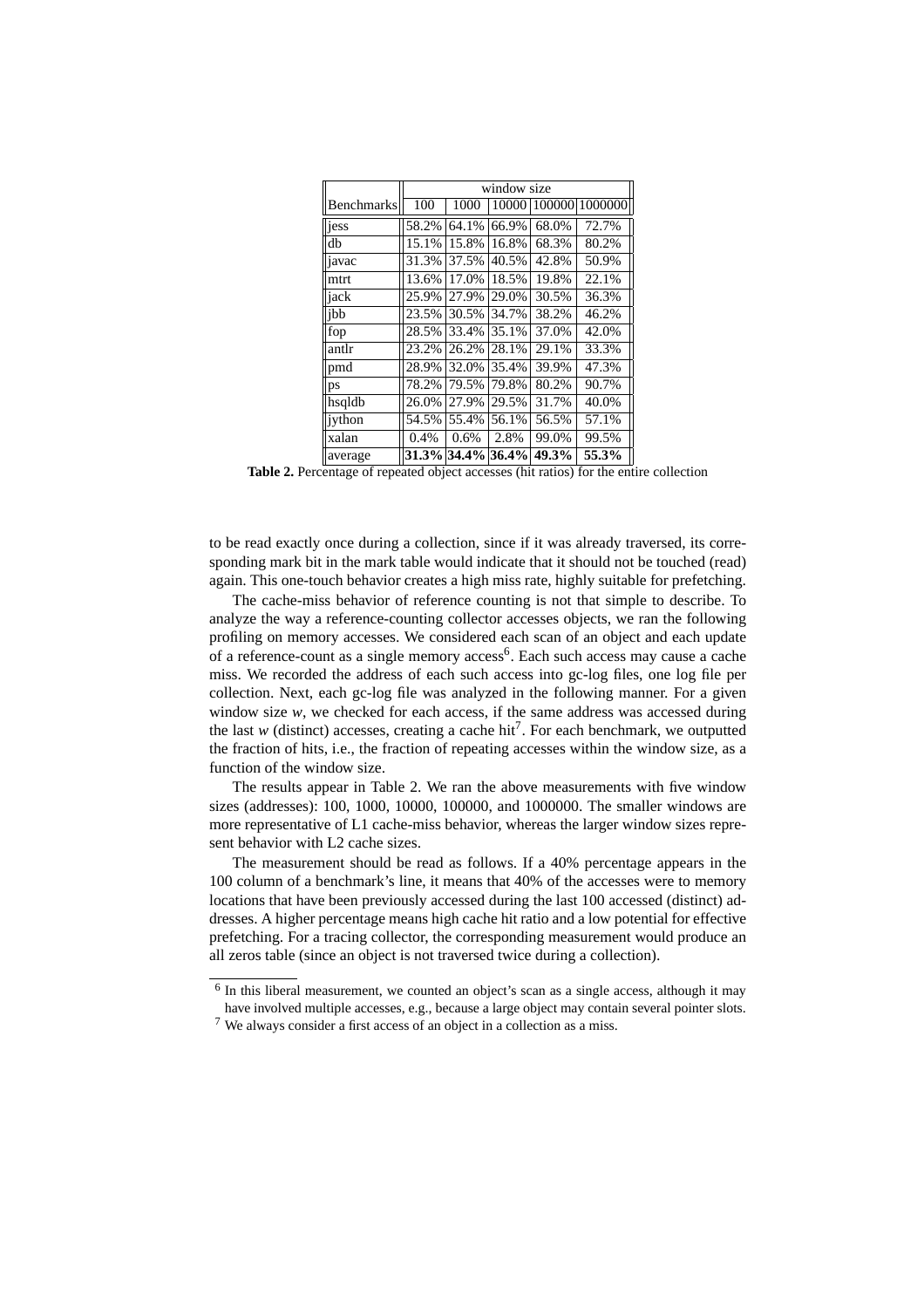It turns out that unlike tracing collectors, the repeated access with reference counting is quite high and the repeated accesses have temporal proximity. Hence, many memory accesses hit the L1 cache, making the prefetch a burden, or hit the L2 cache, making the prefetch less effective. Nevertheless, as seen in Table 1, properly inserted prefetching instructions can improve performance substantially. A further exploration (phases profiling) of this memory accesses behavior is provided in [19] for lack of space.

Usually there is correspondence between benchmark improvement percentages (Table 1) and repeated object accesses behavior (Table 2). However, the correspondence is not perfect as repeated object accesses behavior is not the only parameter influencing prefetch improvements. For example, if many benchmark's objects do not contain pointers, then prefetching an object (in order to read its pointers) is a waste. Hence, even if the repeated object accesses fraction of this benchmark is low, prefetching could not improve performance much in this case.

#### **4.3 Prefetch strategy profiling**

Table 1 presented the prefetch improvements achieved for the different reference-counting stages. However, two different prefetch strategies were implemented in both the **Process-ModBuffer** stage and the **Process-DecBuffer-and-Release** stage. Table 3 breaks the overall improvement into the shares of each particular strategy.

Columns 2-4 of Table 3 present the **Process-ModBuffer** stage, displaying the effect of the strategies *ModBuffer-traversal* and *delay-increment* (presented in Section 3.1). As can be seen, the *ModBuffer-traversal* strategy is the major cause for the prefetch improvement of the **Process-ModBuffer** stage. An investigation into the reasons for these improvement differences is provided in [19], due to lack of space.

Columns 5-7 of Table 3 present the **Process-DecBuffer-and-Release** stage, displaying the effect of the strategies *DecBuffer-traversal* and *object-release* (presented in Section 3.2). Here, the strategy responsible for most of the benefit is the *DecBuffertraversal* strategy. This may be expected as the other prefetching strategy only applies to objects whose reference counts drops to zero. We have not further analyzed the objects' access behavior of the **Process-DecBuffer-and-Release** stage.

#### **4.4 Hardware counters measurements**

In order to better understand the effect of the inserted prefetch instructions, we have also measured several relevant hardware counters using PAPI (the Performance API [23]). These counters were measured during the garbage collection work of both versions of the reference-counting collector: with and without prefetching. Table 4 presents the difference of these counters between the versions for the entire garbage collection work. Columns 2-4 present the difference in the number of cycles stalled on any resource, the L2 load misses difference and the data TLB misses difference. Column 5 presents the overall garbage collection improvement (presented in Table 1).

It turns out that the strongest influence of the prefetching had been on the TLB misses rather than on the cache itself. The reason is probably that the prefetches were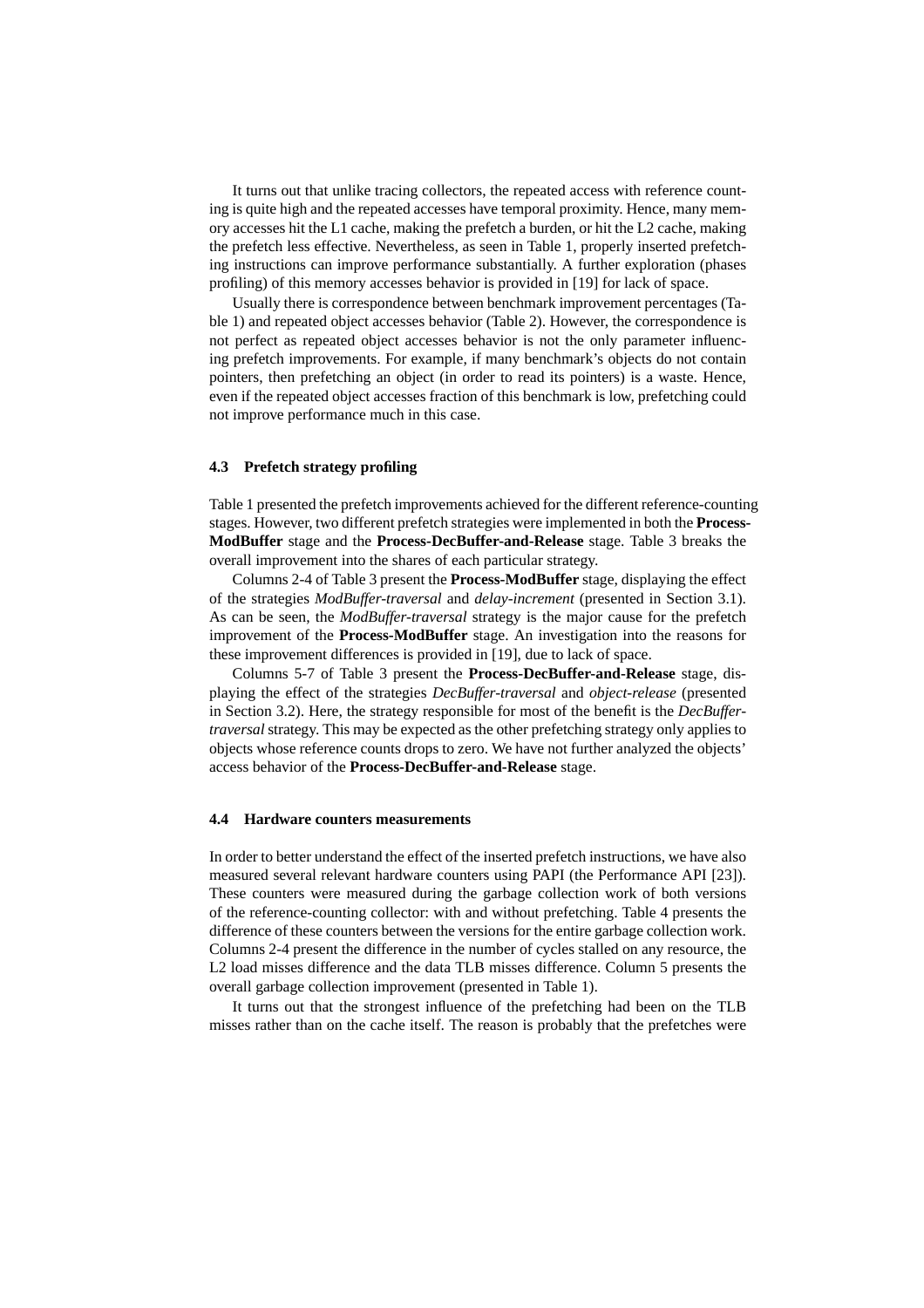|         | ModBuffer                                       | delay     | Process   | DecBuffer               | object   | Process DecBuffer |
|---------|-------------------------------------------------|-----------|-----------|-------------------------|----------|-------------------|
|         | traversal                                       | increment | ModBuffer | traversal               | release  | and Release       |
|         | Benchmarks  improvement improvement improvement |           |           | improvement improvement |          | improvement       |
| jess    | $-5.5%$                                         | 5.3%      | $-0.1\%$  | $-0.9\%$                | $-0.1%$  | $-0.9\%$          |
| db      | $-7.4%$                                         | $-3.8\%$  | $-11.2%$  | $-6.4%$                 | $-0.2\%$ | $-6.7\%$          |
| javac   | $-9.2\%$                                        | $-3.0\%$  | $-12.2%$  | $-6.8\%$                | $-1.6%$  | $-8.4\%$          |
| mtrt    | $-9.5%$                                         | $-2.9\%$  | $-12.3%$  | $-2.0\%$                | $-1.4%$  | $-3.3\%$          |
| iack    | $-13.8%$                                        | $-2.5%$   | $-16.3%$  | $-4.3\%$                | $-1.7\%$ | $-5.9\%$          |
| ibb     | $-7.9\%$                                        | $-0.3%$   | $-8.2\%$  | $-5.6\%$                | $-0.9\%$ | $-6.5%$           |
| 16p     | $-10.7\%$                                       | $-1.8%$   | $-12.5%$  | $-6.7%$                 | $-1.3%$  | $-8.1%$           |
| antlr   | $-13.2%$                                        | $-2.8%$   | $-16.1%$  | $-6.9\%$                | $-1.4%$  | $-8.4%$           |
| pmd     | $-6.6%$                                         | $-2.1%$   | $-8.7\%$  | $-6.6%$                 | $-1.8%$  | $-8.4%$           |
| ps      | $-4.0\%$                                        | 7.1%      | 3.0%      | $-3.4%$                 | $-0.1\%$ | $-3.7\%$          |
| hsqldb  | $-12.5%$                                        | $-6.3\%$  | $-18.8%$  | $-10.0\%$               | $-1.0\%$ | $-11.0%$          |
| liython | $-10.8\%$                                       | 1.4%      | $-9.4\%$  | $-0.1%$                 | $-0.4%$  | $-0.5%$           |
| xalan   | 0.2%                                            | 2.1%      | 2.4%      | $-0.8\%$                | $-0.4%$  | $-1.2%$           |
| average | $-8.5%$                                         | $-0.7%$   |           | $-4.7%$                 | $-0.9%$  |                   |

**Table 3.** A break of the prefetching improvement due to the two strategies involved in the Process-ModBuffer stage and the two strategies involved in the Process-DecBuffer-and-Release stage

issued too late and therefore only the TLB managed to gain some performance improvement. An attempt to issue the prefetch instructions earlier did not succeed due to the pay in temporary variables (and register pressure).

# **5 Related work**

VanderWiel and Lilja [3] provide a detailed survey examining diverse prefetching strategies, such as hardware prefetching, array prefetching and other software prefetching.

Similarly to our approach, several previous studies proposed adding, by hand, prefetch instructions to specific locations in several garbage collectors. However, they all studied tracing collectors. Boehm [5] proposed prefetching objects that are pushed to the mark stack during the mark phase of a mark-sweep collector. This prefetch makes the first cache line of the object available later when popped from stack to be scanned. This prefetching strategy yields improvements in execution time, although suffering from prefetch timing problems: too early prefetches and too late prefetches. These timing problems were addresses by [6, 7]. Both suggested improved prefetching strategies to the mark phase by imposing some sort of FIFO processing over the mark stack, in order to control the time between the data prefetch and its actual access. In another related work, Cahoon [4] employs prefetching to improve the memory performance of a generational copying garbage collector.

Appel [24] emulates a write-allocate policy on a no-write-allocate machine by prefetching garbage before it is written (during its space allocation). Hence, the relevant cache line is allocated and the write (occurring during the object allocation) hits the cache.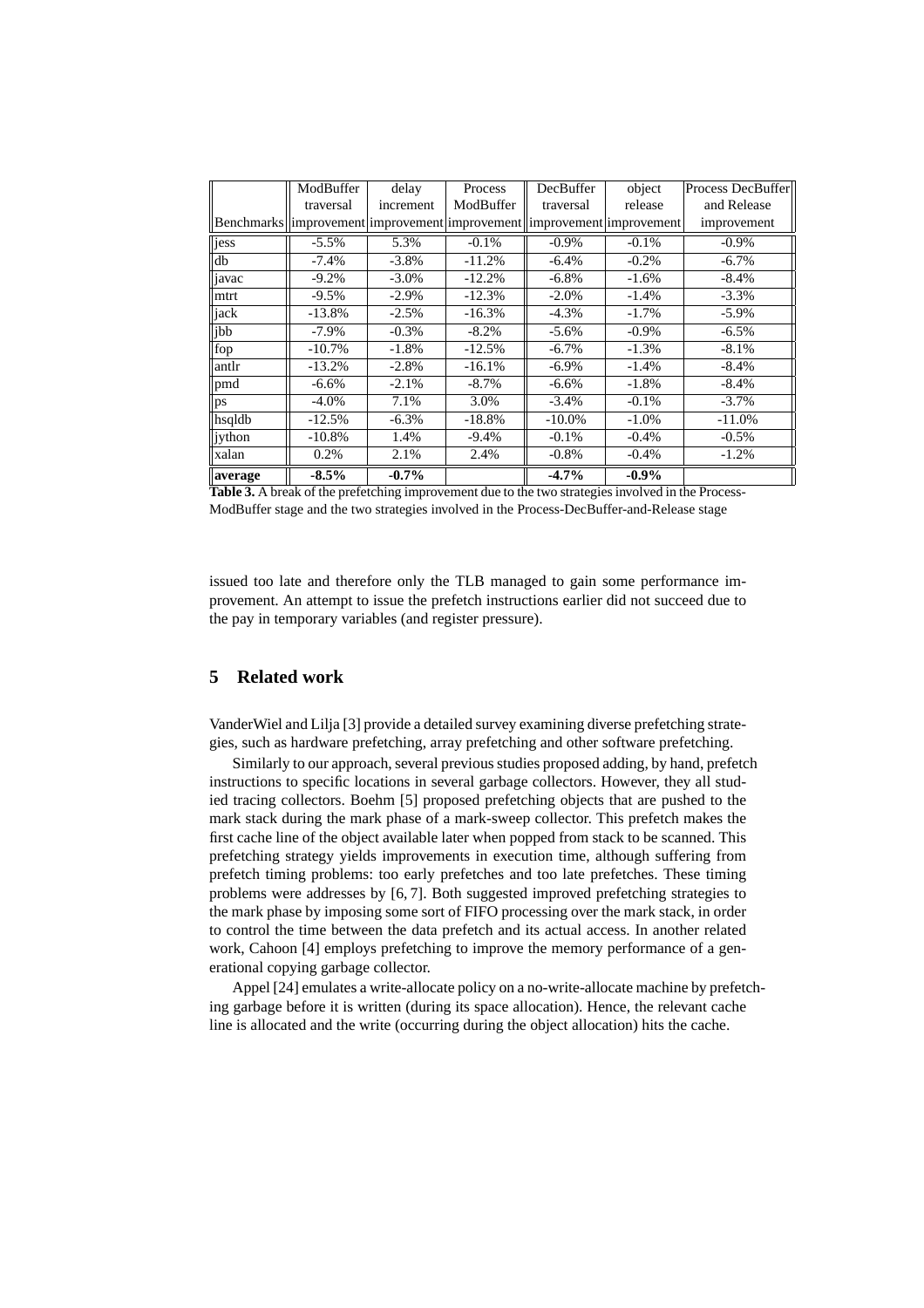|                   |           | Cycles L <sub>2</sub> cache | TLB      | overall  |
|-------------------|-----------|-----------------------------|----------|----------|
| <b>Benchmarks</b> | stalled   | misses                      | misses   | gc       |
| iess              | $-8.8%$   | $-1.1%$                     | $-17.3%$ | $-1.8%$  |
| db                | $-4.3\%$  | $-0.7%$                     | 10.1%    | $-8.5%$  |
| liavac            | -17.4%    | $-1.8\%$                    | $-6.6%$  | -12.3%   |
| mtrt.             | -15.8%    | $-0.6%$                     | $-20.1%$ | $-8.0\%$ |
| <i>iack</i>       | $-20.0\%$ | $-3.2\%$                    | $-21.1%$ | $-10.8%$ |
| ibb               | -14.8%    | 2.5%                        | $-9.4%$  | $-14.9%$ |
| fop               | $-6.6%$   | 0.1%                        | $-14.0%$ | $-10.5%$ |
| antlr             | $-6.3\%$  | 0.1%                        | $-15.1%$ | $-14.6%$ |
| pmd               | $-9.6%$   | 0.2%                        | $-11.2%$ | $-9.6%$  |
| ps                | $-2.0\%$  | 0%                          | $-21.6%$ | $-1.7%$  |
| hsqldb            | $-14.1%$  | $-0.8\%$                    | $-21.8%$ | $-14.9%$ |
| <i>ivthon</i>     | $-4.8\%$  | 0.4%                        | $-1.6%$  | $-4.4%$  |
| xalan             | $-0.7\%$  | 0.2%                        | 37.6%    | $-0.6%$  |
| average           | $-9.6%$   | $-0.4%$                     | $-8.6%$  |          |

**Table 4.** Hardware counters measurements

# **6 Conclusions**

We have studied prefetch opportunities for a modern reference-counting garbage collector. It turns out that several such opportunities typically exist and an implementation on the Jikes Research JVM demonstrates effectiveness in reducing stall times and improving garbage collection efficiency. In particular, the average garbage collection time was reduced by 8.7%.

Investigating the memory access patterns of the reference-counting collector, we found out that, unlike tracing collectors, objects are accessed repeatedly, reducing the potential benefit due to prefetching. These measurements explain the effectiveness of the various strategies at the various stages. Repetitive accesses to objects increase the hit rate and reduce the efficacy of prefetch insertions.

### **References**

- 1. Callahan, D., Kennedy, K., Porterfield, A.: Software prefetching. In: ASPLOS-IV: Proceedings of the fourth international conference on Architectural support for programming languages and operating systems, New York, NY, USA, ACM Press (1991) 40–52
- 2. Luk, C.K., Mowry, T.C.: Compiler-based prefetching for recursive data structures. In: International Conference on Architectural Support for Programming Languages and Operating Systems. (1996) 222–233 SIGLAN Notices 31(9).
- 3. VanderWiel, S.P., Lilja, D.J.: Data prefetch mechanisms. ACM Computing Surveys **32**(2) (2000) 174–199
- 4. Cahoon, B.: Effective Compile-Time Analysis for Data Prefetching in Java. PhD thesis (2002)
- 5. Boehm, H.J.: Reducing garbage collector cache misses. In Hosking, T., ed.: ISMM 2000 Proceedings of the Second International Symposium on Memory Management. Volume 36(1) of ACM SIGPLAN Notices., Minneapolis, MN, ACM Press (2000)